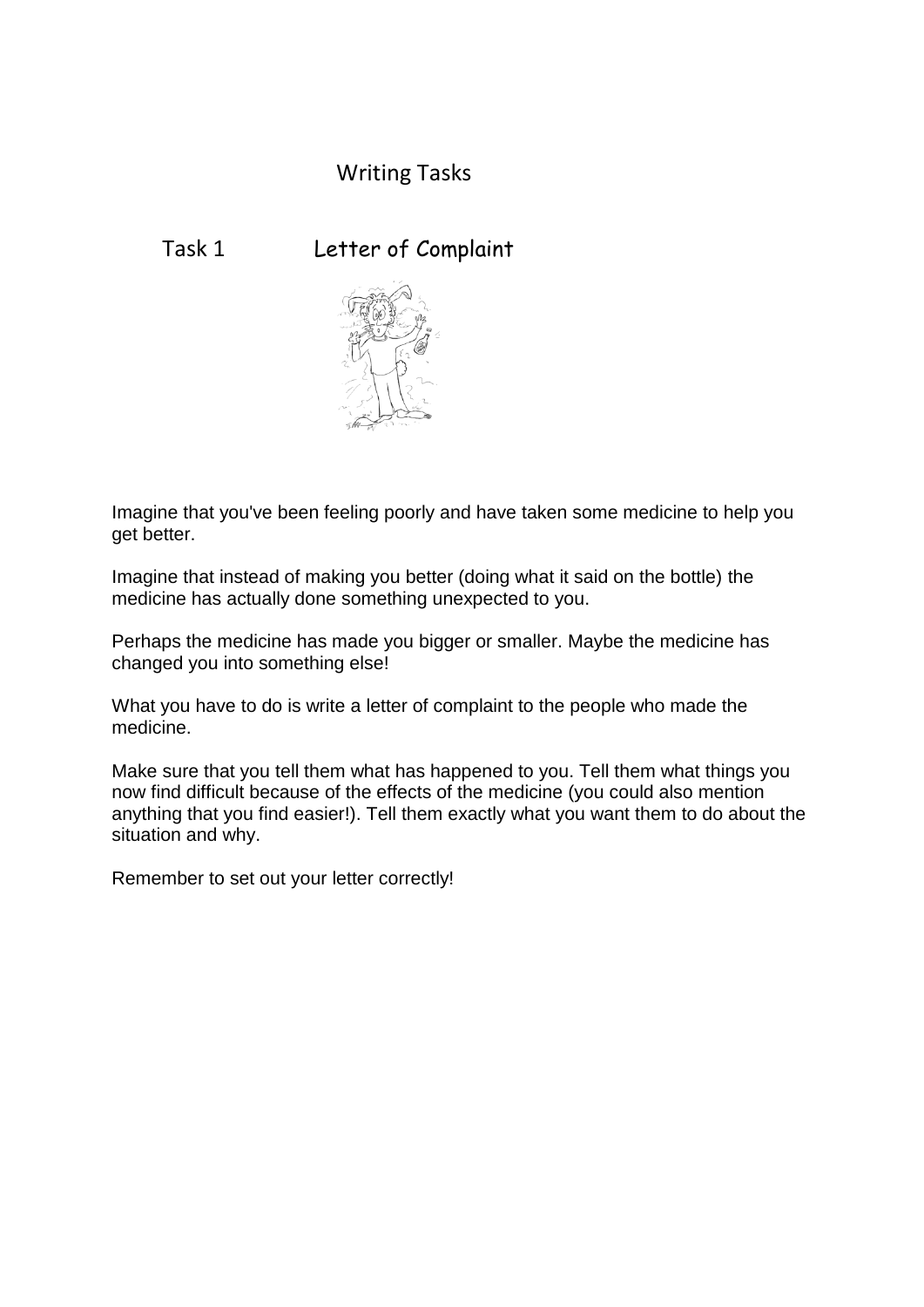## *It's my favourite meal*

Think about your favourite meal.



What do you like about it?

How would you describe it to someone who has never tasted it?

Think of its appearance, how it smells and what it tastes like.

Think about what makes the meal special.

**Your task is to write a description of your favourite meal for someone who has never tasted it.**